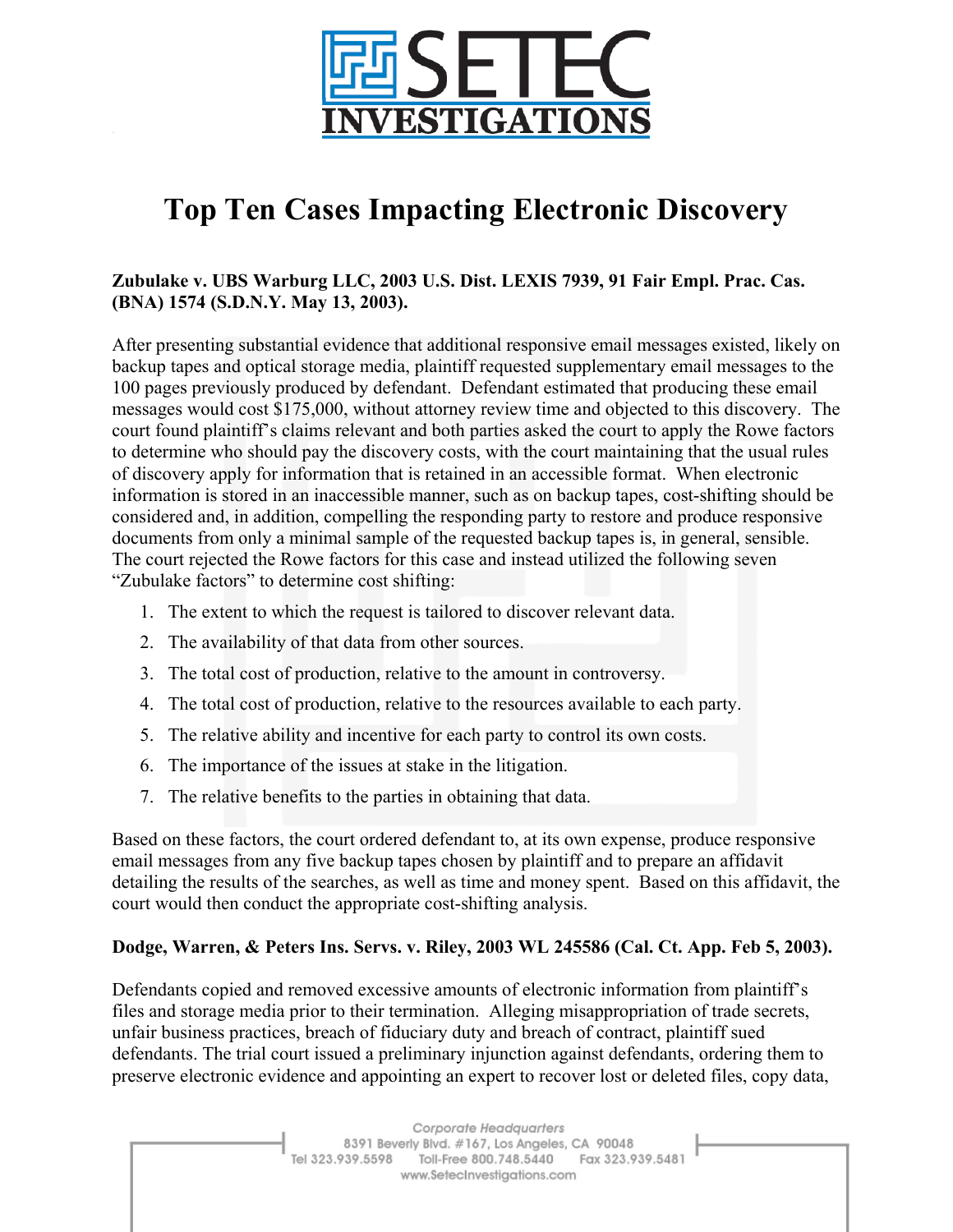and perform key word searches. Upon the defendants' appeal, the appellate court upheld the trial court's order.

## **McPeek v. Ashcroft, 2003 U.S. Dist. LEXIS 172 (D.D.C. January 9, 2003)**

An employment discrimination suit was brought against the United States Attorney General and the United States Bureau of Prisons by plaintiff, a former government employee. Prior to the court's ruling in McPeek v. Ashcroft, 202 F.R.D. 31 (D.D.C. 2001) in which defendants were ordered to analyze one backup tape to identify any information relevant to plaintiff's claims, plaintiff requested discovery of additional backup tapes pertaining to certain government employees. Plaintiff and defendant disagreed as to the outcome of the search after the original backup tape was analyzed, with plaintiff alleging the search had produced useful information and justified analysis of the additional backup tapes and defendant asserting that the initial search only produced documents that supported what plaintiff already had. Based on analysis performed in the court's prior ruling, the court denied plaintiff's request for further discovery.

# **Rowe Entertainment, Inc. v. William Morris Agency, Inc., 2002 U.S. Dist. LEXIS 488 (S.D.N.Y.), motion denied, 2002 U.S. Dist. LEXIS 8308 (S.D.N.Y.).**

Plaintiffs made 35 document requests, described by the magistrate as "sweeping", to which four defendants requested a protective order with regards to email messages, stating that the high cost and burden associated with producing possibly relevant email messages outweighed any benefit that could be gained from them. The magistrate denied defendants' motion, as it sought to prevent the discovery of email messages in total and instead established an eight-factor balancing test that was used to determine whether discovery requests should be shifted. Based on this balancing test, the magistrate found that plaintiff should pay costs associated with identifying relevant email messages, a ruling that was upheld by the court.

# **Tulip Computers International B.V. v. Dell Computer Corporation, 52 Fed. R. Serv. 3d 1420 (D. Del 2002).**

In this patent infringement case, on several occasions defendant did not answer discovery requests, did not offer any reasonable explanations for failing to answer discovery requests, and did not present any witnesses capable of answering questions regarding its records management system. Plaintiff moved to compel defendant to provide the computer hard drives utilized by specific company executives for key word searching. The court granted this motion and ordered plaintiff to provide defendant with a list of the email messages containing the search terms so defendant could then review them for privilege and confidentiality before producing them for plaintiff.

# **Residential Funding Corp. v. DeGeorge Fin. Corp., 306 F.3d 99, 2002 U.S. App. LEXIS 20422, 53 Fed. R. Serv. 3d (Callaghan) 1105 (2d Cir. Conn. Sept. 26, 2002).**

Plaintiff failed to produce specific email messages until after the start of the trial and subsequently prevailed over defendant. In their appeal, defendant stated the trial court's denial of their request for sanctions, specifically in the form of an adverse jury instruction. The Second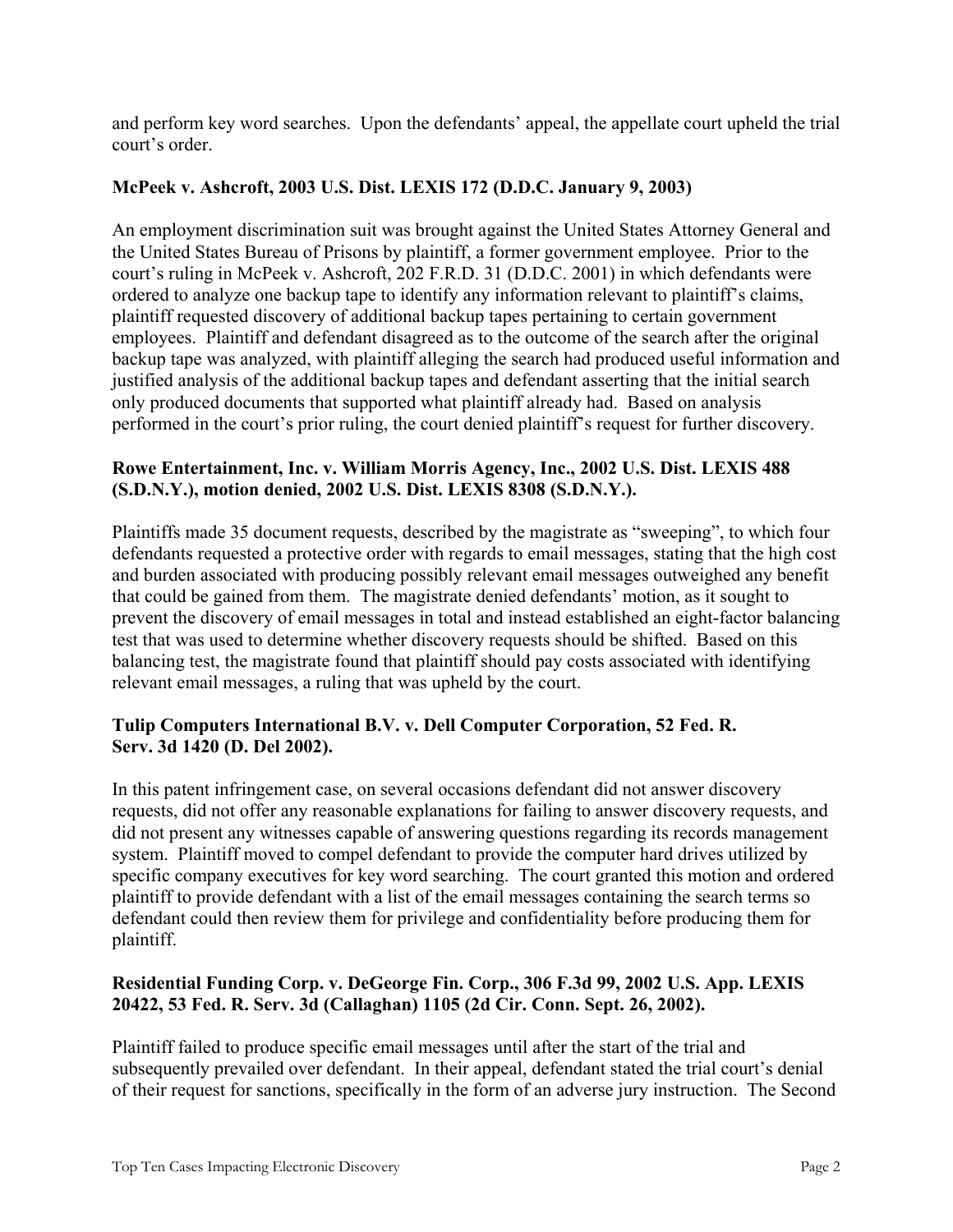Circuit agreed that the trial court had broad discretion when applying sanctions in that they may be imposed when a party has acted grossly negligent or in bad faith. However, the Second Circuit also found that the trial court had applied the wrong legal standard as sanctions may also be imposed for ordinary negligence and thus called for a renewed hearing on discovery sanctions.

## **Antioch Co. v. Scrapbook Borders, Inc., 210 F.R.D. 645, 2002 U.S. Dist. LEXIS 20811, Copy. L. Rep. (CCH) P28554, 54 Fed. R. Serv. 3d (Callaghan) 427 (D. Minn. Apr. 29, 2002).**

In this copyright infringement suit, plaintiff brought numerous discovery motions requiring defendant to: protect records, accelerate discovery, compel discovery, and appoint a neutral forensics expert. The court found that discoverable and relevant information could be found in deleted documents residing on defendant's computer systems and that it was reasonable for plaintiff to attempt to recover such information. The court ordered defendant to make their computer systems available to plaintiff's computer forensics expert for duplication purposes and that appointed expert would report to the court regarding the information that was produced and the forensic work performed by the expert.

# **Trigon Insurance v. United States, 204 F.R.D. 277 (E.D. Va., 2001).**

In this corporate taxpayer suit, Defendant retained a litigation support company who hired third party experts to consult and testify in the case. As per company policy, the litigation support company destroyed all email messages and draft reports between themselves and the third party experts. Based on the facts of this specific case, the court found that the email messages and drafts would have been discoverable and defendant was held responsible for the deliberate spoliation of these documents. The court imposed sanctions on defendant in the form of adverse inferences regarding the content of the destroyed electronic documents.

#### **Playboy Enterprises, Inc. v. Welles, 60 F. Supp.2d 1050 (S.D. Cal. 1999).**

Plaintiff claimed defendant infringed upon plaintiff's trademark by utilizing their name and logo on defendant's personal website. Defendant counterclaimed based on defamation and interference with prospective business advantage. Although plaintiff requested production of email communications, defendant routinely deleted such email messages throughout the litigation; thus, plaintiff moved to compel defendant to provide plaintiff with her computer hard drive for mirror imaging. Defendant contended that plaintiff had not specifically referenced the computer hard drive in their initial request for production. The court found that defendant's computer hard drive was discoverable as it likely held information relevant to the case and that production of such information would not be unduly burdensome upon Defendant.

#### **Anti-Monopoly, Inc. v. Hasbro, Inc., 1995 U.S. Dist. LEXIS 16355, 1995-2 Trade Cas. (CCH) P71218 (S.D.N.Y. Nov. 3, 1995).**

In this antitrust case, plaintiff moved to compel defendant to produce certain data processing files in their native electronic form, although they had already been submitted in paper form. Defendant maintained that they had satisfied their discovery obligations and that, as the